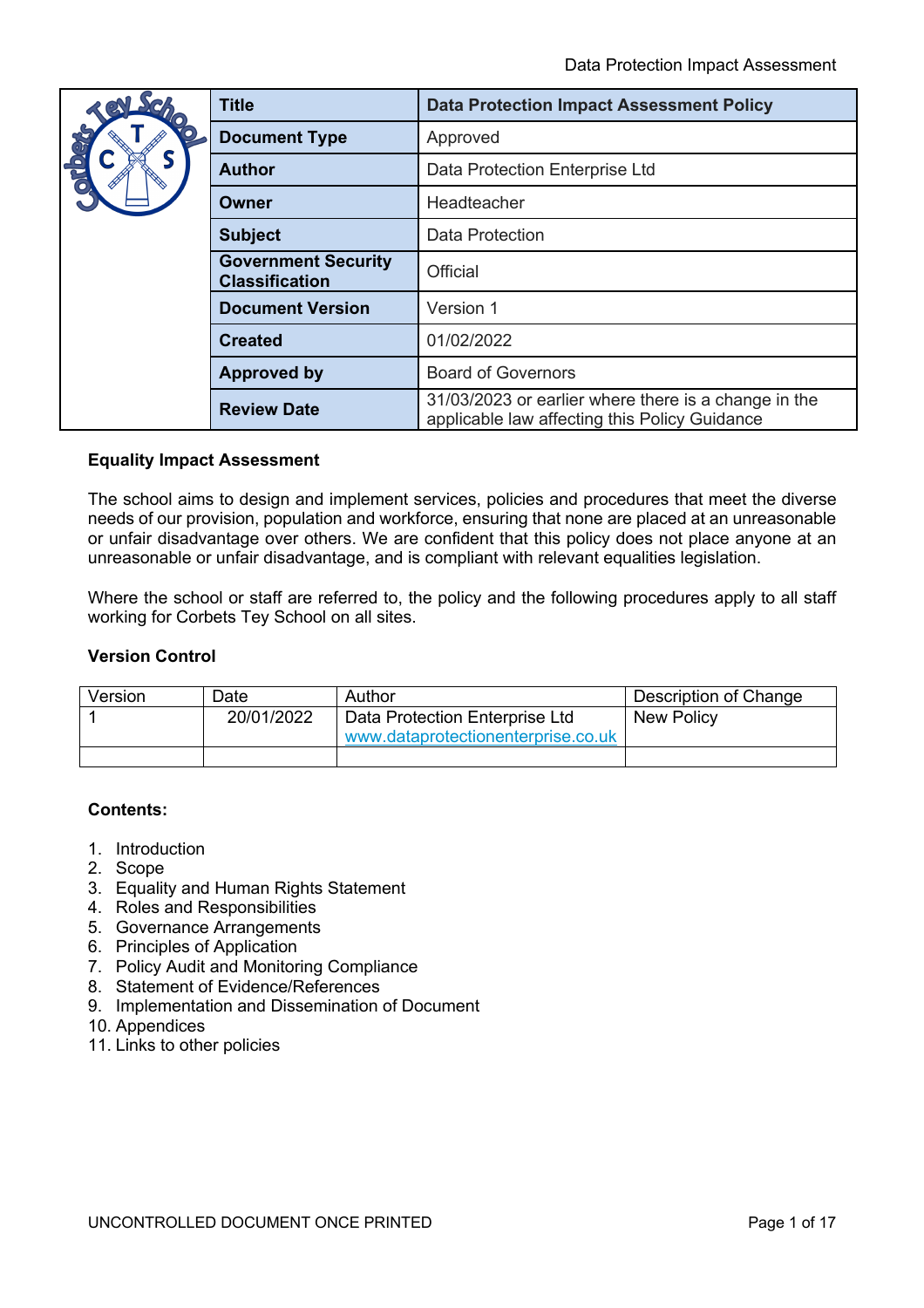## **1. INTRODUCTION**

#### **DOCUMENT STATEMENT AND AIM**

This procedure sets out the principles by which Corbets Tey School (hereinafter referred to as 'the School') will develop, manage, and review the management of Data Protection Impact Assessments (DPIA).

The Information Commissioner's Office defines a Data Protection Impact Assessment (DPIA) as:

'a process which helps assess privacy risks to individuals in the collection, use and disclosure of information. DPIA's help identify privacy risks, foresee problems and bring forward solutions.'

A DPIA is a tool that allows for proper planning for the effective implementation of new or changed systems in a way that assures the confidentiality, security, and integrity of Personal Confidential Data and/or Business sensitive data.

It is as important that a DPIA is carried out when planning changes to processes that handle personal confidential data, as well as when planning the implementation of new systems.

#### **2. SCOPE**

This procedure applies to all staff and all processes that include a new or changed use of Personal Confidential Data and/or Business sensitive data in any format.

Typical examples are:

- introduction of a new paper or electronic information system to collect and hold personal/business sensitive data;
- introduction of new service or a change to existing process, which may impact on an existing information system.
- update or revision of a key system that might alter the way in which the School uses, monitors, and reports personal/business sensitive information.
- replacement of an existing data system with new software
- changes to an existing system where additional personal/business sensitive data will be collected
- proposal to collect personal data from a new source or for a new activity
- plans to outsource business processes involving storing and processing personal/ business sensitive data
- plans to transfer services from one provider to another that include the transfer of information assets
- any change to or introduction of new data sharing agreements

#### **3. EQUALITY AND HUMAN RIGHTS STATEMENT**

Promoting equality, eliminating unfairness and unlawful discrimination, and treating colleagues, partners and the public with dignity and respect, are fundamental to successful performance by all staff in the School, who are all expected to actively promote equality and human rights and challenge racism, homophobia, and other forms of discrimination through their activities, and support others to do the same.

All staff are expected to work with others on effective approaches to ensure strategies, policies and activities promote and demonstrate equality and human rights.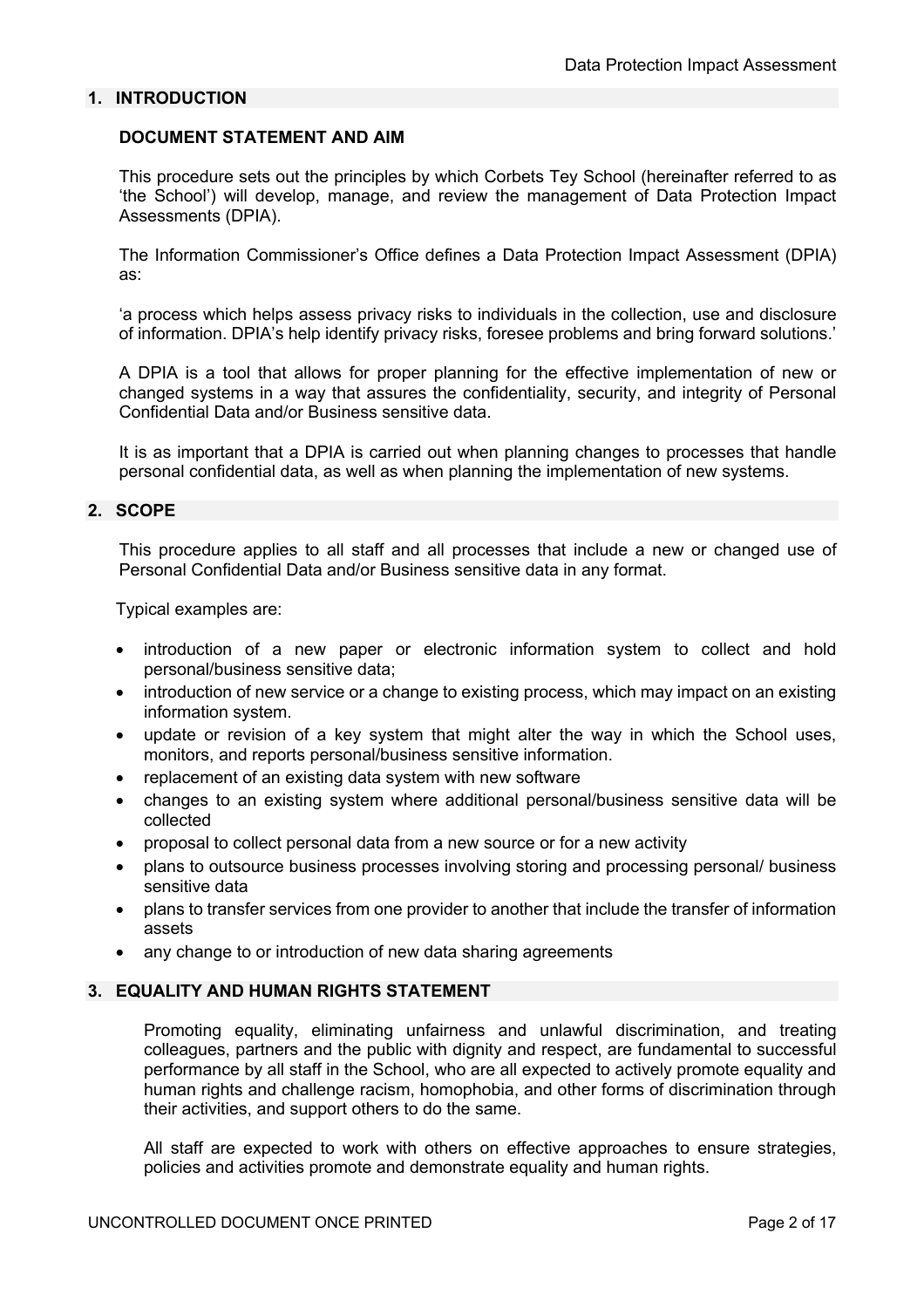Equality Impact Assessment and Equality Analysis are to be used as part of developing and monitoring proposals and projects for their impact on equality and equity.

All staff, including the Governors are required to abide by all equality and human rights legislation and good practice, and will receive appropriate training and support to do so.

#### **4. ROLES AND RESPONSIBILITIES**

#### **4.1 HEADTEACHER AND SCHOOL GOVERNORS**

The Headteacher is responsible for ensuring that DPIA's are carried out for all new or changed uses of Personal Confidential Data as stated above and must sign off each DPIA.

#### **4.2 THE ENTERPRISE AND TECHNOLOGY LEAD AND INFORMATION ASSET OWNERS**

The Enterprise and Technology Lead and Information Asset Owners are responsible for ensuring that new projects or changed ways of working include a DPIA in line with the policy and law noted below.

#### **4.3 STAFF**

All staff working in a new or changed way of working with Personal Confidential Data shall ensure that a DPIA is completed following the appropriate process outlined in the flow chart below.

#### **5. GOVERNANCE ARRANGEMENTS**

#### **OVERSIGHT**

The Oversight of this procedure is with the Data Protection Officer where Information Governance is reviewed, along with the DPIA log and any associated documentation including questionnaires and reports. The Data Protection Officer will receive the questionnaires and DPIAs as necessary to the new or changed use of Personal Confidential Data and provide recommendations as necessary prior to approval by the Headteacher.

#### **6. PRINCIPLES OF APPLICATION**

## **6.1 IMPLEMENTATION**

Prior to the start of a new or changed use of Personal Confidential Information, the responsible person must complete a DPIA questionnaire, which allows for the risk assessment of the project to take place before costs are incurred and for any information risk to be monitored throughout the project.

The following flow chart shows the questions to be answered to determine whether a DPIA questionnaire is required. Where a DPIA questionnaire is identified as NOT being required, this must be documented in the business case and/or project documentation of the new or changed system/process.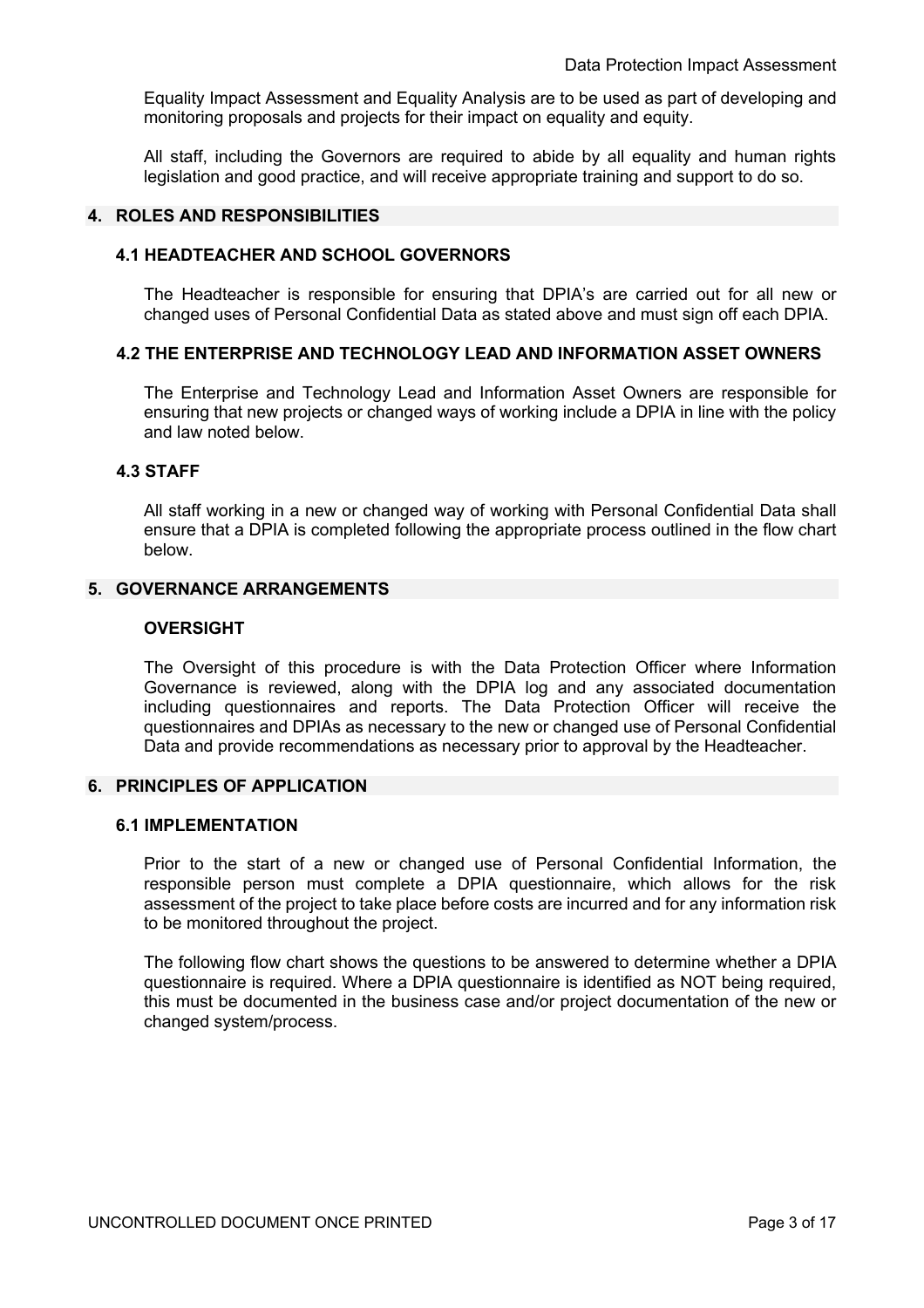# *Does this project involve the collection, recording, storing or processing of personconfidential / business sensitive data?*



When deciding whether a DPIA questionnaire is required, if the first answer is 'yes', but the second response is 'unsure', please complete the questions in section 1 of the DPIA questionnaire to assist the decision.

If a full DPIA is required where the new process or change of use of Personal Confidential Data/Business Sensitive data, then the completed DPIA must be sent to the Data Protection Officer for review.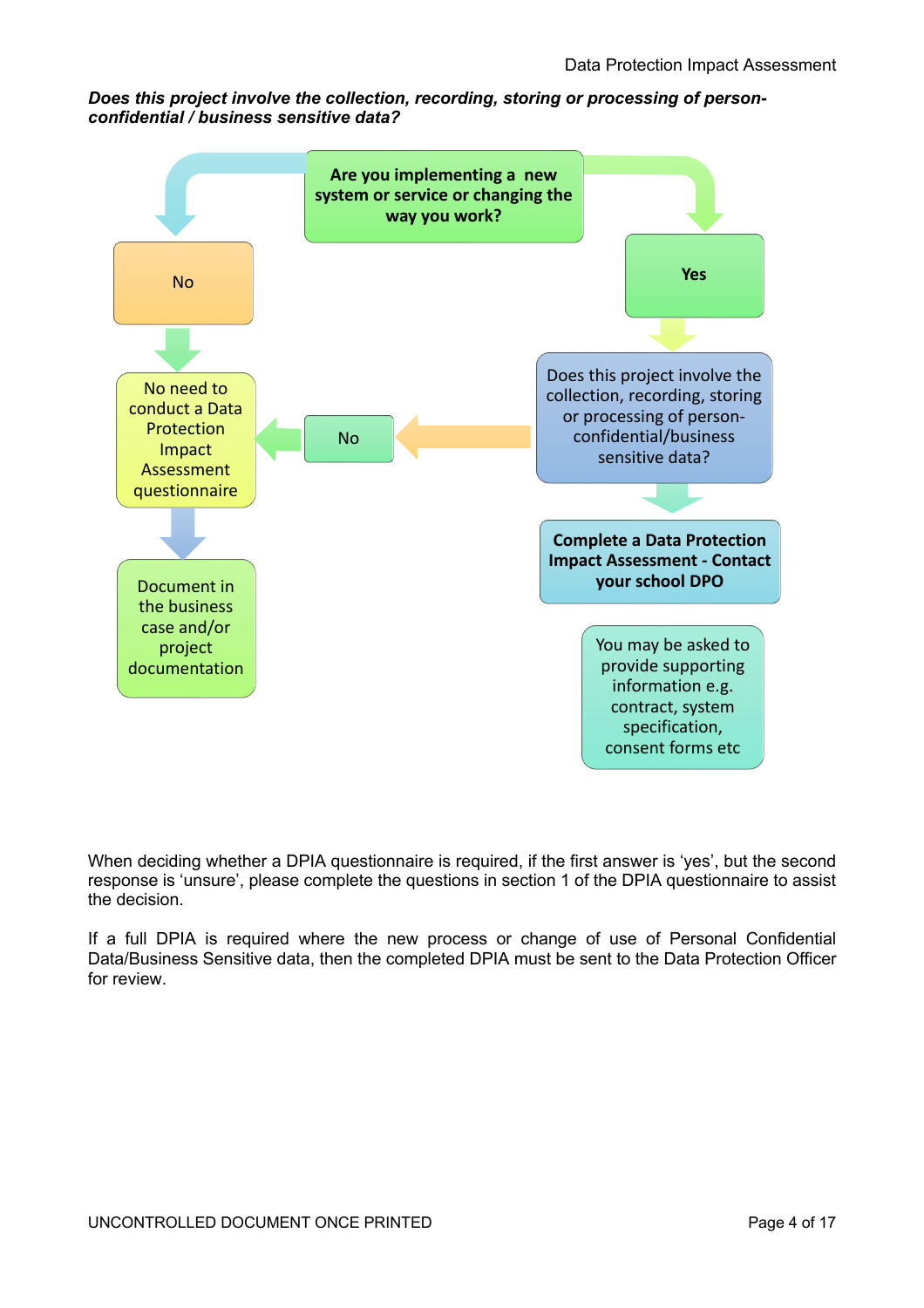# **6.2 THE DPIA PROCESS**

The DPIA process can be displayed as the process diagram below. All stages of the process must be followed in order to ensure proper use of Personal Confidential Data/Business sensitive data.



# **6.3 STAKEHOLDER ENGAGEMENT**

Engagement with key stakeholders throughout the DPIA process ensures all parties are aware of, and will approve, access to Personal Confidential Data without delaying the project. Good communication leads to better understanding of any information sharing and security issues. The DPIA process has the added advantage of propagating a common understanding of the principles and basis for using and sharing Personal Confidential Data/Business sensitive data lawfully and ethically, helping the project to run more smoothly. In some projects, the DPIA can be complicated. In these cases, further guidance should be sought from the Data Protection Officer.

If a high risk is identified that cannot be mitigated, then the Data Protection Officer will consult with the ICO before starting the processing. The ICO will give written advice within eight weeks, or 14 weeks in complex cases.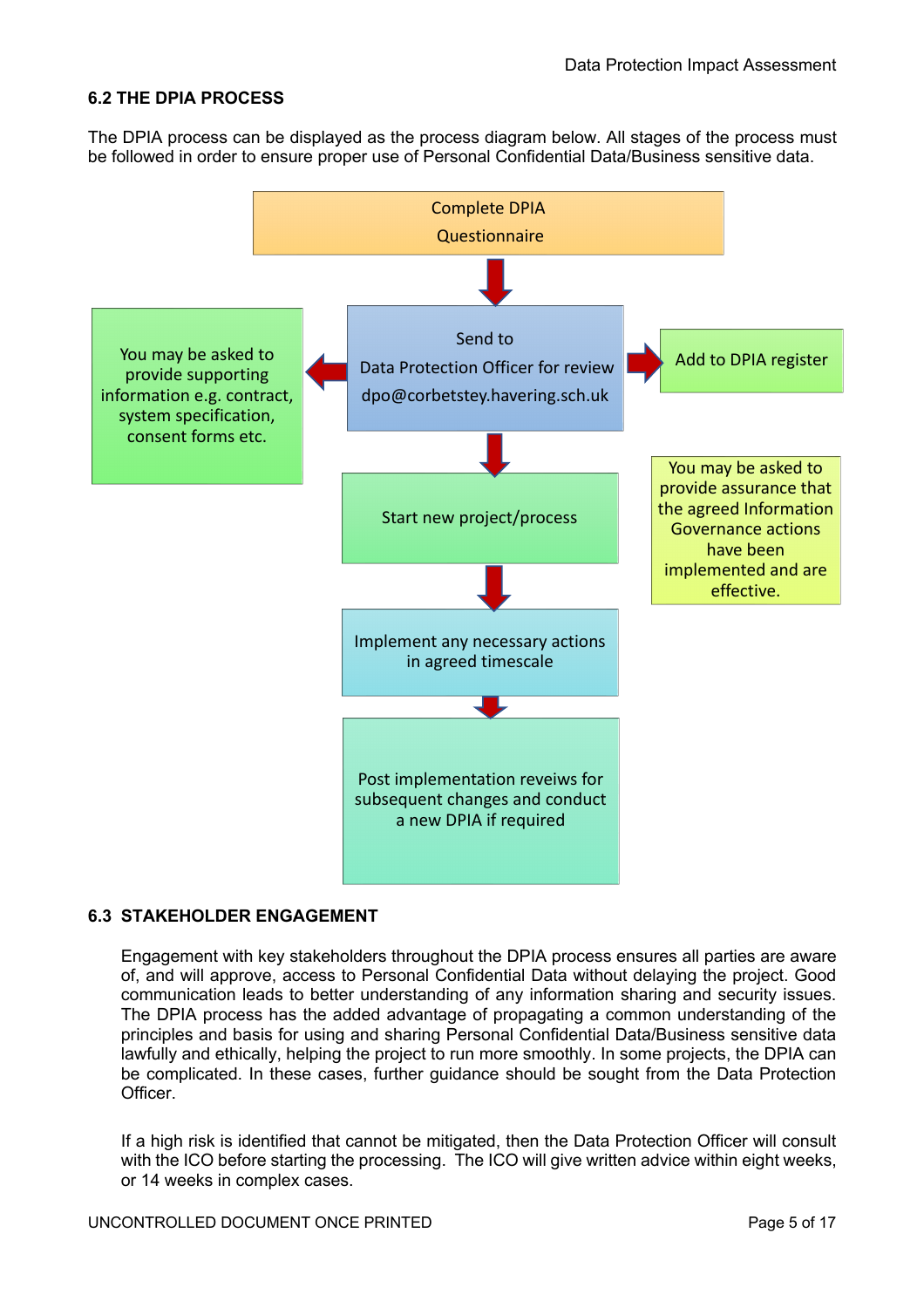# **6.4 DETERMINE**

Members of staff should establish and document:

- The purpose of processing the data
- Who are the Data Controllers (sole, joint or in common) and Data Processors (see below for details)
- The legal basis for sharing the information, i.e. consent or another legal basis

The information types (data fields and classes), how the data will flow and where it will be held, what the risks are to its security when in transit and at rest, and what will happen to it once the purpose has been achieved (the information lifecycle).

## **6.5 DESIGN**

Once the determination stage is complete and all the relevant information is collated, the design stage incorporates the following:

- Security standards governing the shared information, and who will be responsible
- System operation
- Stakeholder/End User materials

Care should be taken to ensure that information is handled in accordance with the School policy and within the bounds of the relevant laws. The GDPR has 6 Principles to be adhered to.

#### **6.6 DEPLOYMENT**

Physical sharing or 'go live' of the data sharing or new procedure can only take place once the first two sections are complete and signed off by the relevant stakeholders. A DPIA report should be created to collate the steps taken in creating the safe environment for the information to be shared.

#### **7. POLICY AUDIT AND MONITORING COMPLIANCE**

The Data Protection Officer is responsible for reviewing this Data Protection Impact Assessment Policy.

# **8. STATEMENT OF EVIDENCE/REFERENCES**

The legislation and national guidance relevant to this procedure:

- Data Protection Act 2018
- The UK General Data Protection Regulation
- ICO Guidance for Data Protection Impact Assessments
- Information Sharing Policy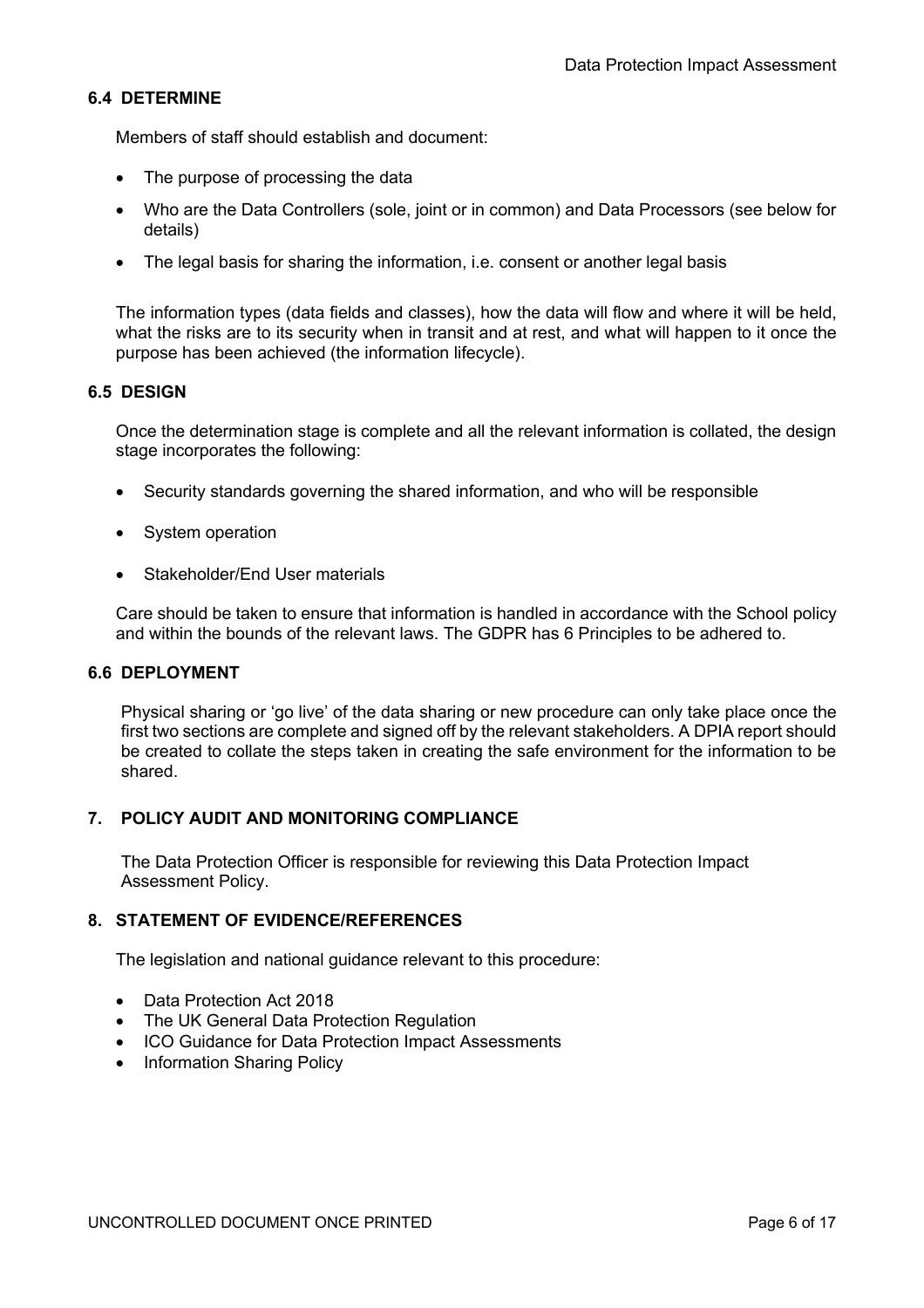# **9. IMPLEMENTATION AND DISSEMINATION OF DOCUMENT**

Following ratification, the Data Protection Impact Assessment Procedure will be:

- uploaded onto the School intranet and the document location confirmed to all staff
- the Data Protection Officer will provide training sessions where necessary

# **10. APPENDICES**

| Annex 1 | Data Protection Impact Assessment Screening Questions |
|---------|-------------------------------------------------------|
| Annex 2 | Data Protection Impact Assessment Questionnaire       |
| Annex 3 | <b>Equality and Equity Impact Assessment</b>          |

# **11. Links with Other Policies**

This Data Protection Impact Assessment policy is linked to the School:

- Data Protection Policy
- Freedom of information Policy
- Security Incident and Data Breach Policy
- CCTV Policy
- Information Sharing Policy
- Information Security Policy
- Safeguarding policy
- GDPR Privacy Notices

The ICO also provides a free helpdesk that can be used by anyone and a website containing a large range of resources and guidance on all aspects of Information Law for use by organisations and the public. See www.ico.org.uk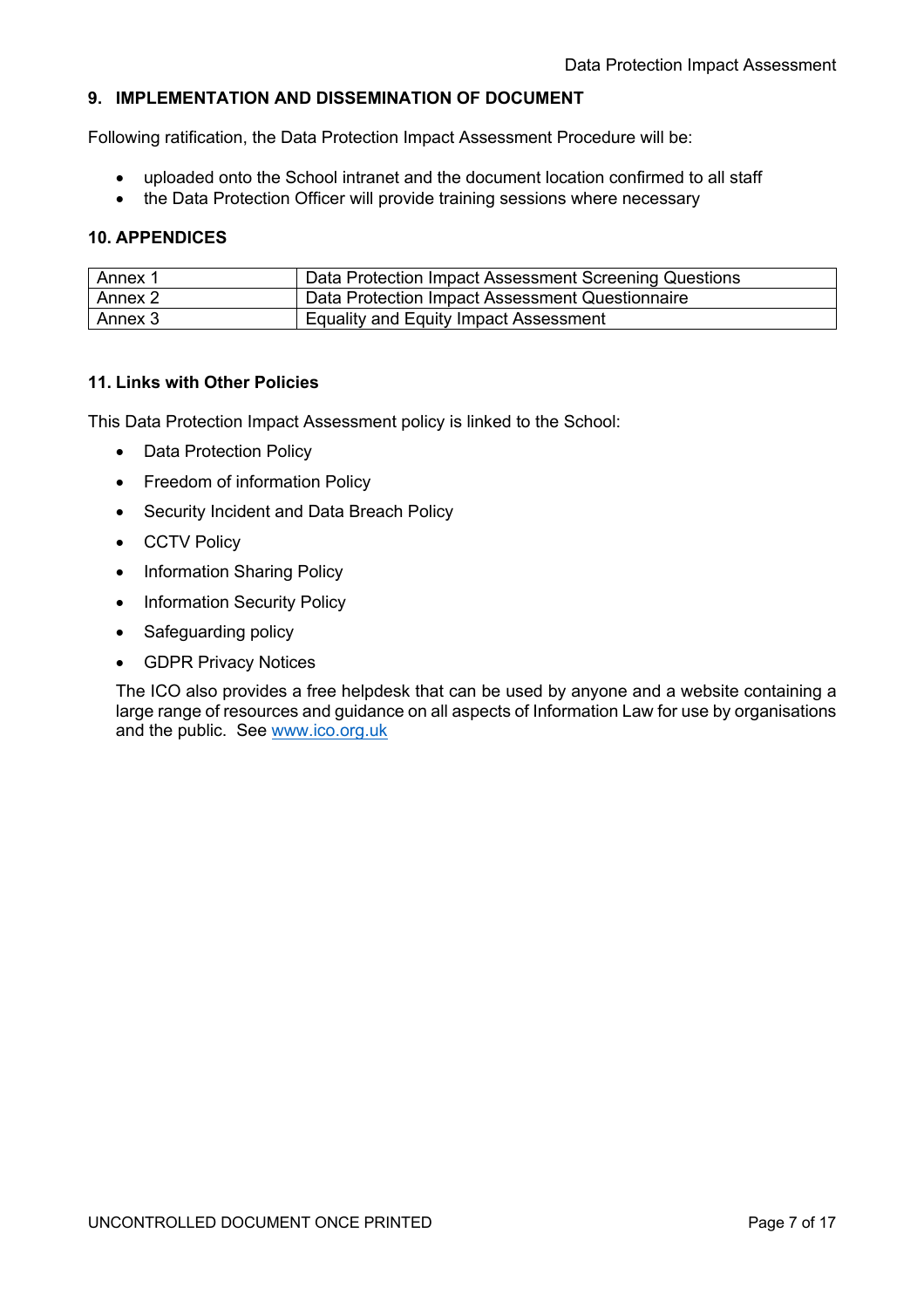#### **Annex one**

#### **Data Protection Impact Assessment screening questions**

These questions are intended to help you decide whether a PIA is necessary. Answering 'yes' to any of these questions is an indication that a PIA would be a useful exercise. You can expand on your answers as the project develops if you need to.

You can adapt these questions to develop a screening method that fits more closely with the types of project you are likely to assess.

You should start to fill out the template at the start of any major project involving the use of personal data, or if you are making a significant change to an existing process. The final outcomes should be integrated back into your project plan.

You **MUST** send this to your school DPO when you have completed as much as you can. Please email dpo@corbetstey.havering.sch.uk

# **Privacy Impact Assessment Screening Questions**

|                                                                                                                                                                                                                                  | Yes | <b>No</b> |
|----------------------------------------------------------------------------------------------------------------------------------------------------------------------------------------------------------------------------------|-----|-----------|
| Will the project involve the collection of new information about individuals?                                                                                                                                                    |     |           |
| Will the project compel individuals to provide information about themselves?                                                                                                                                                     |     |           |
| Will information about individuals be disclosed to organisations or people who have<br>not previously had routine access to the information?                                                                                     |     |           |
| Are you using information about individuals for a purpose it is not currently used for,<br>or in a way it is not currently used?                                                                                                 |     |           |
| Does the project involve you using new technology that might be perceived as being<br>privacy intrusive? For example, the use of biometrics or facial recognition.                                                               |     |           |
| Will the project result in you making decisions or taking action against individuals in<br>ways that can have a significant impact on them?                                                                                      |     |           |
| Is the information about individuals of a kind particularly likely to raise privacy<br>concerns or expectations? For example, health records, criminal records or other<br>information that people would consider to be private. |     |           |
| Will the project require you to contact individuals in ways that they may find intrusive?                                                                                                                                        |     |           |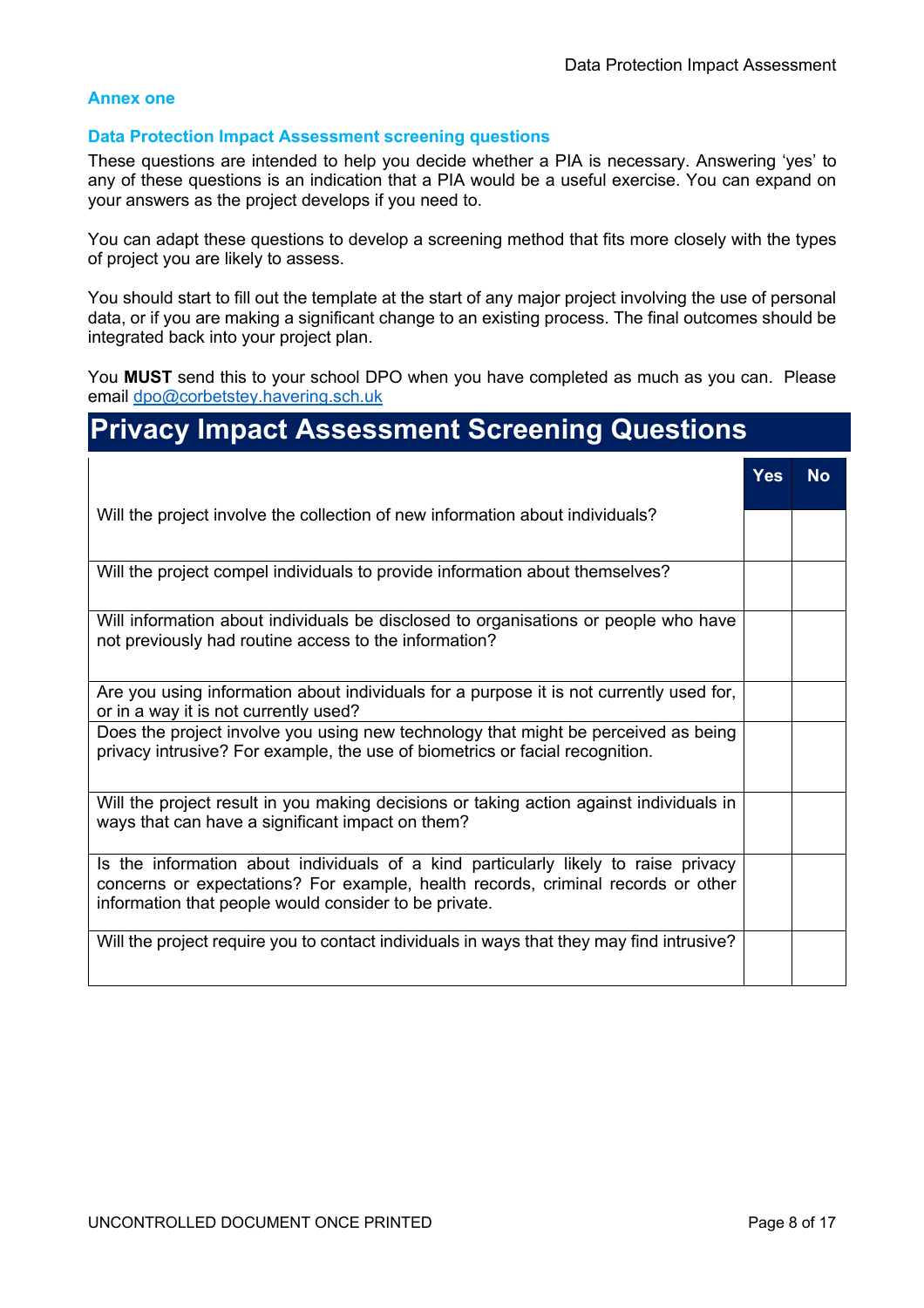# **Annex two**

#### **Privacy impact assessment template**

#### **Submitting controller details**

| Name of controller                |  |
|-----------------------------------|--|
| Subject/title of DPO              |  |
| l Name of controller contact /DPO |  |
| (delete as appropriate)           |  |

## **Step 1: Identify the need for a DPIA**

Explain broadly what the project aims to achieve and what type of processing it involves. You may find it helpful to refer or link to other documents, such as a project proposal. Summarise why you identified the need for a DPIA.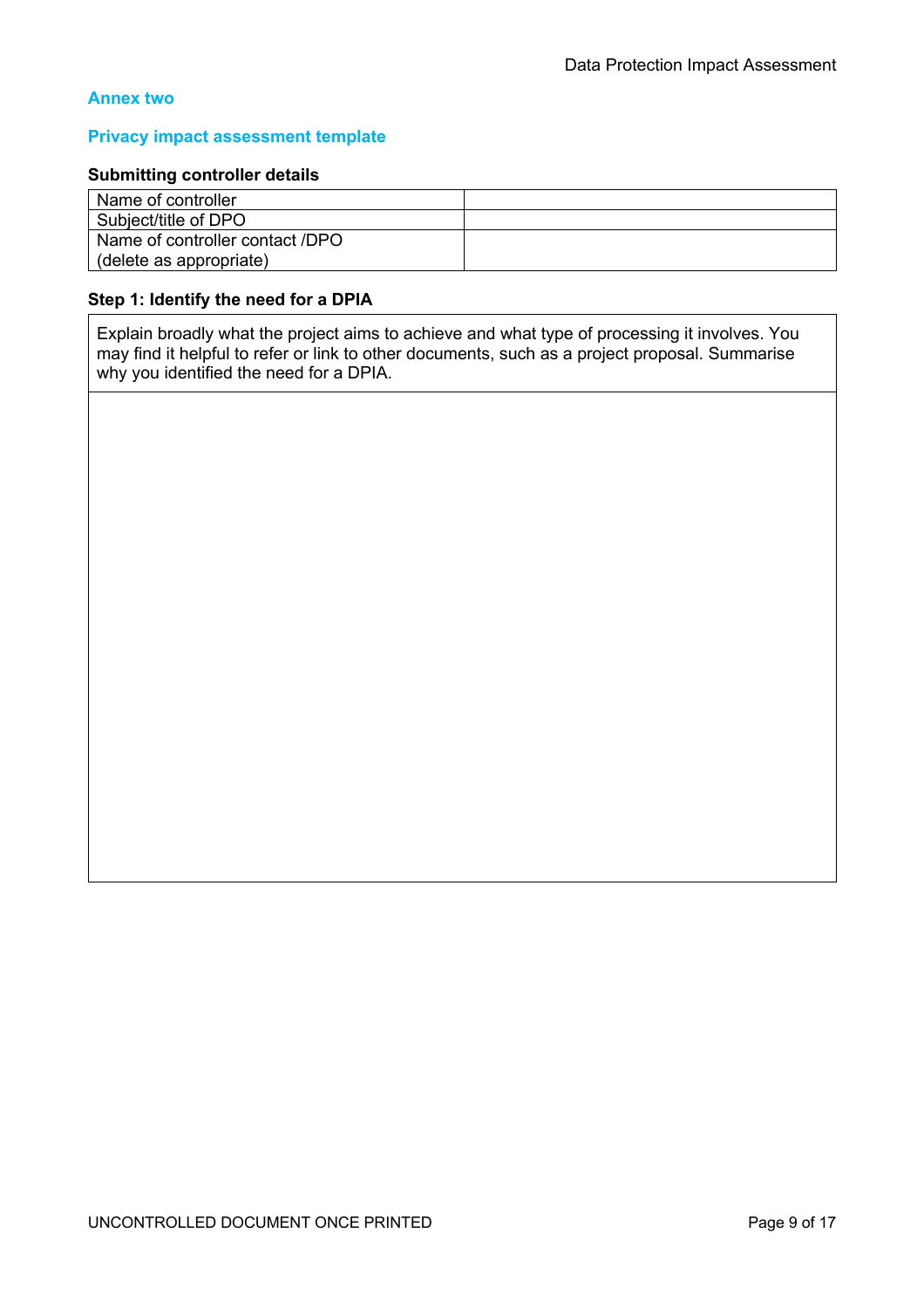# **Step 2: Describe the processing**

**Describe the nature of the processing:** how will you collect, use, store and delete data? What is the source of the data? Will you be sharing data with anyone? You might find it useful to refer to a flow diagram or other way of describing data flows. What types of processing identified as likely high risk are involved?

**Describe the scope of the processing:** what is the nature of the data, and does it include special category or criminal offence data? How much data will you be collecting and using? How often? How long will you keep it? How many individuals are affected? What geographical area does it cover?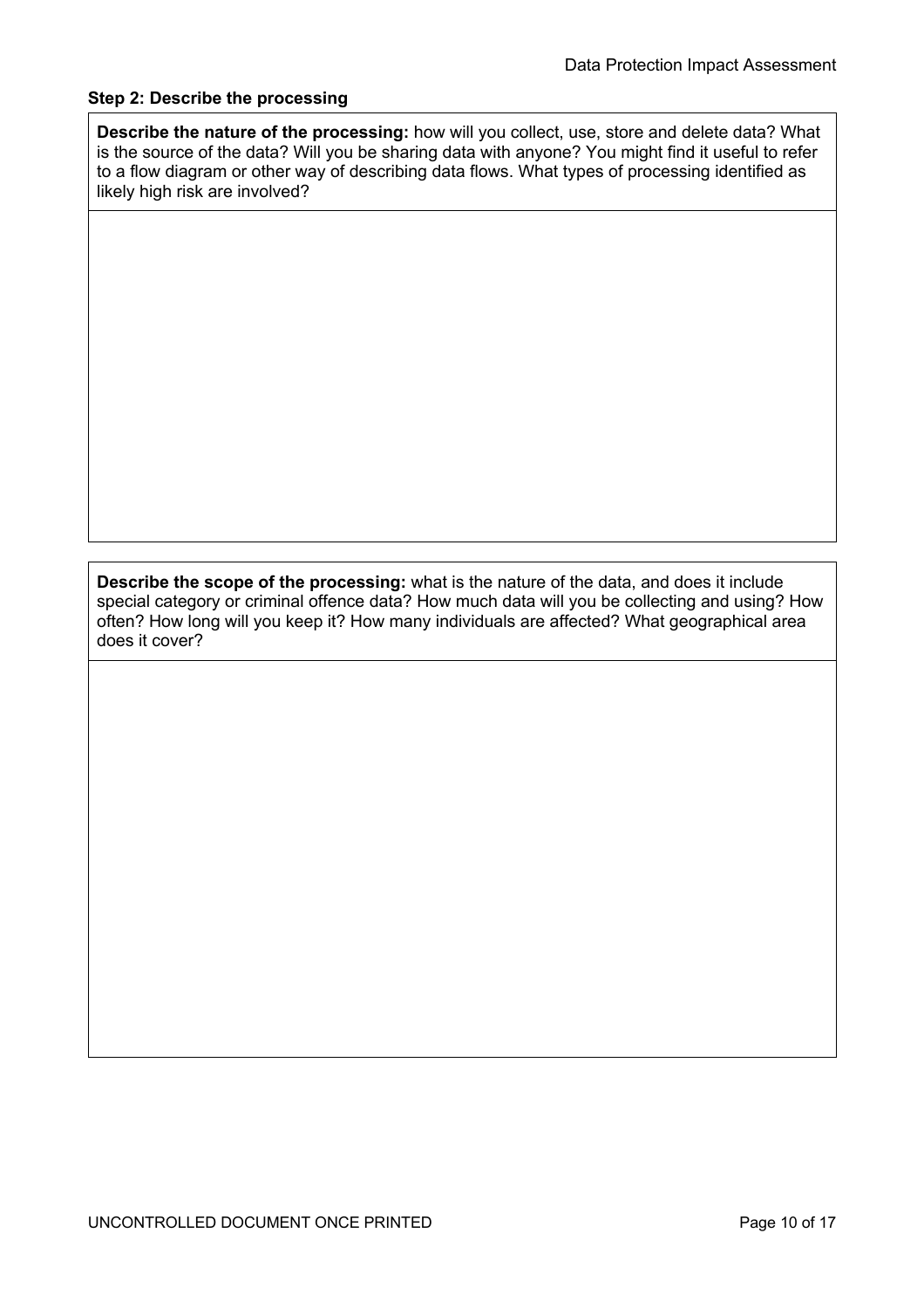**Describe the context of the processing:** what is the nature of your relationship with the individuals? How much control will they have? Would they expect you to use their data in this way? Do they include young persons or other vulnerable groups? Are there prior concerns over this type of processing or security flaws? Is it novel in any way? What is the current state of technology in this area? Are there any current issues of public concern that you should factor in? Are you signed up to any approved code of conduct or certification scheme (once any have been approved)?

**Describe the purposes of the processing:** what do you want to achieve? What is the intended effect on individuals? What are the benefits of the processing – for you, and more broadly?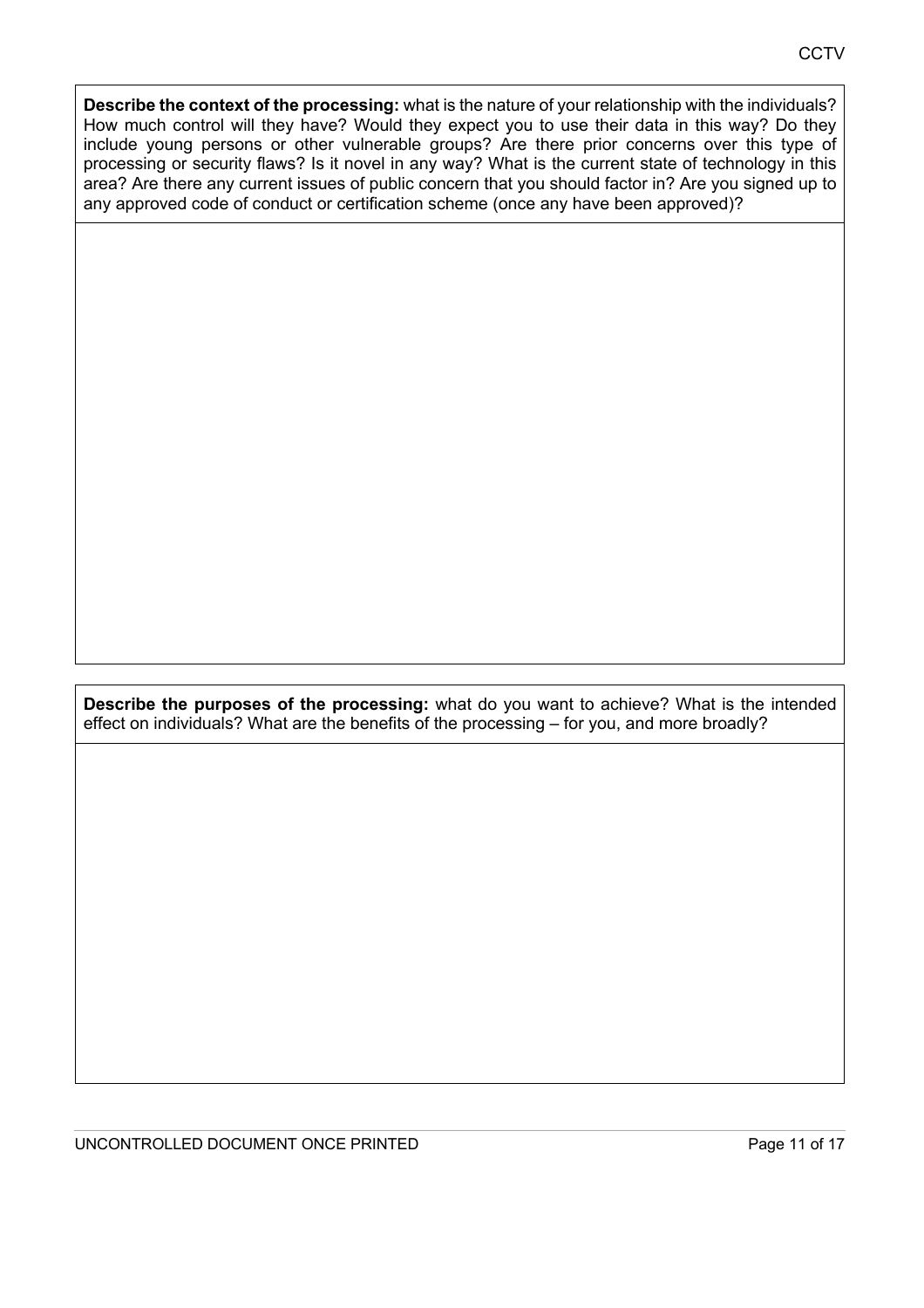## **Step 3: Consultation process**

**Consider how to consult with relevant stakeholders:** describe when and how you will seek individuals' views – or justify why it's not appropriate to do so. Who else do you need to involve within your organisation? Do you need to ask your processors to assist? Do you plan to consult information security experts, or any other experts?

# **Step 4: Assess necessity and proportionality**

**Describe compliance and proportionality measures, in particular:** what is your lawful basis for processing? Does the processing actually achieve your purpose? Is there another way to achieve the same outcome? How will you prevent function creep? How will you ensure data quality and data Minimisation? What information will you give individuals? How will you help to support their rights? What measures do you take to ensure processors comply? How do you safeguard any international transfers?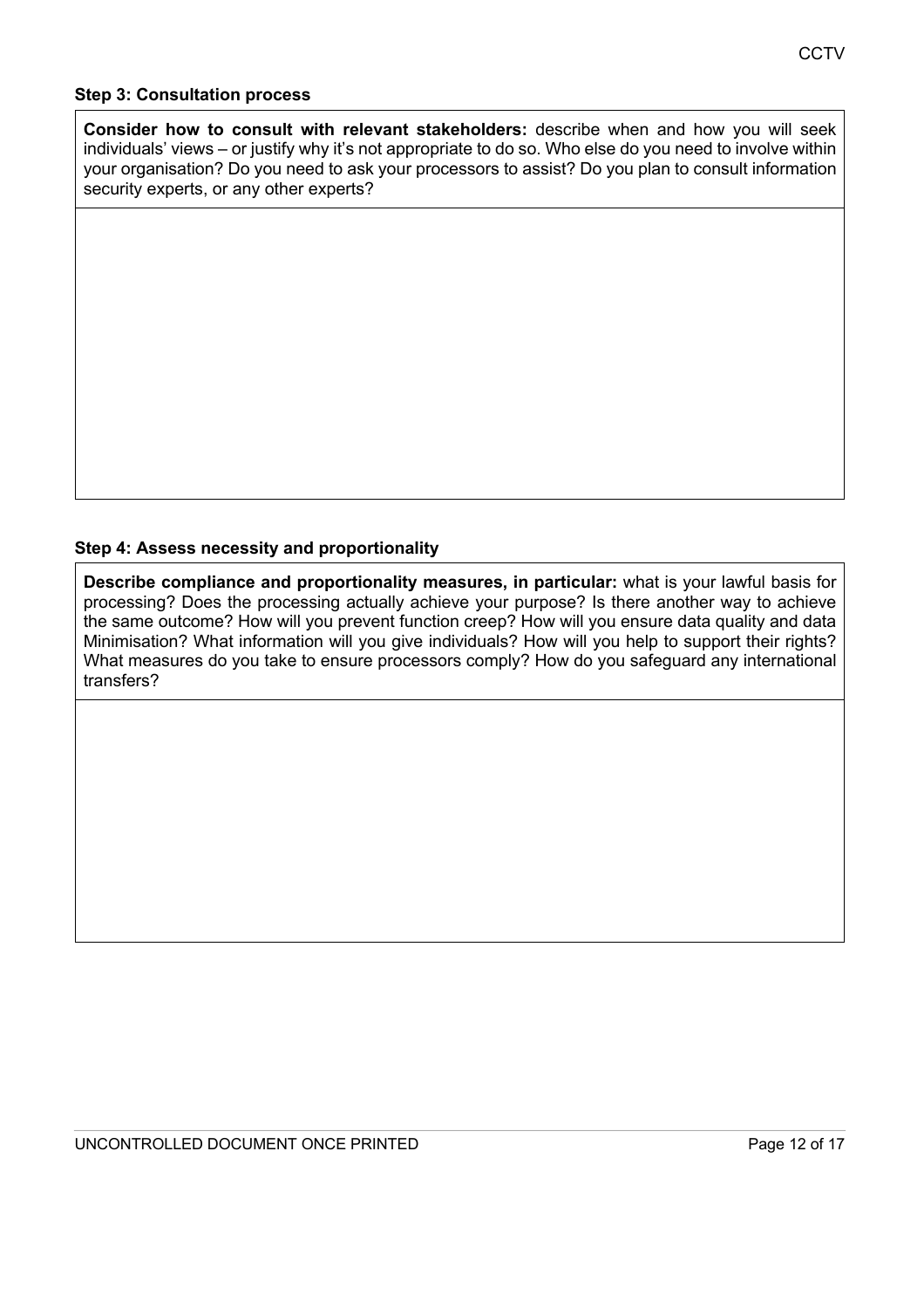# **Step 5: Identify and assess risks**

| Describe source of risk and nature of<br>potential impact on individuals. Include<br>associated compliance and corporate risks as<br>necessary. | Likelihood of<br>harm              | Severity of<br>harm                  | <b>Overall risk</b>    |
|-------------------------------------------------------------------------------------------------------------------------------------------------|------------------------------------|--------------------------------------|------------------------|
|                                                                                                                                                 | Remote,<br>possible or<br>probable | Minimal,<br>significant or<br>severe | Low, medium<br>or high |
|                                                                                                                                                 |                                    |                                      |                        |
|                                                                                                                                                 |                                    |                                      |                        |
|                                                                                                                                                 |                                    |                                      |                        |
|                                                                                                                                                 |                                    |                                      |                        |
|                                                                                                                                                 |                                    |                                      |                        |
|                                                                                                                                                 |                                    |                                      |                        |
|                                                                                                                                                 |                                    |                                      |                        |
|                                                                                                                                                 |                                    |                                      |                        |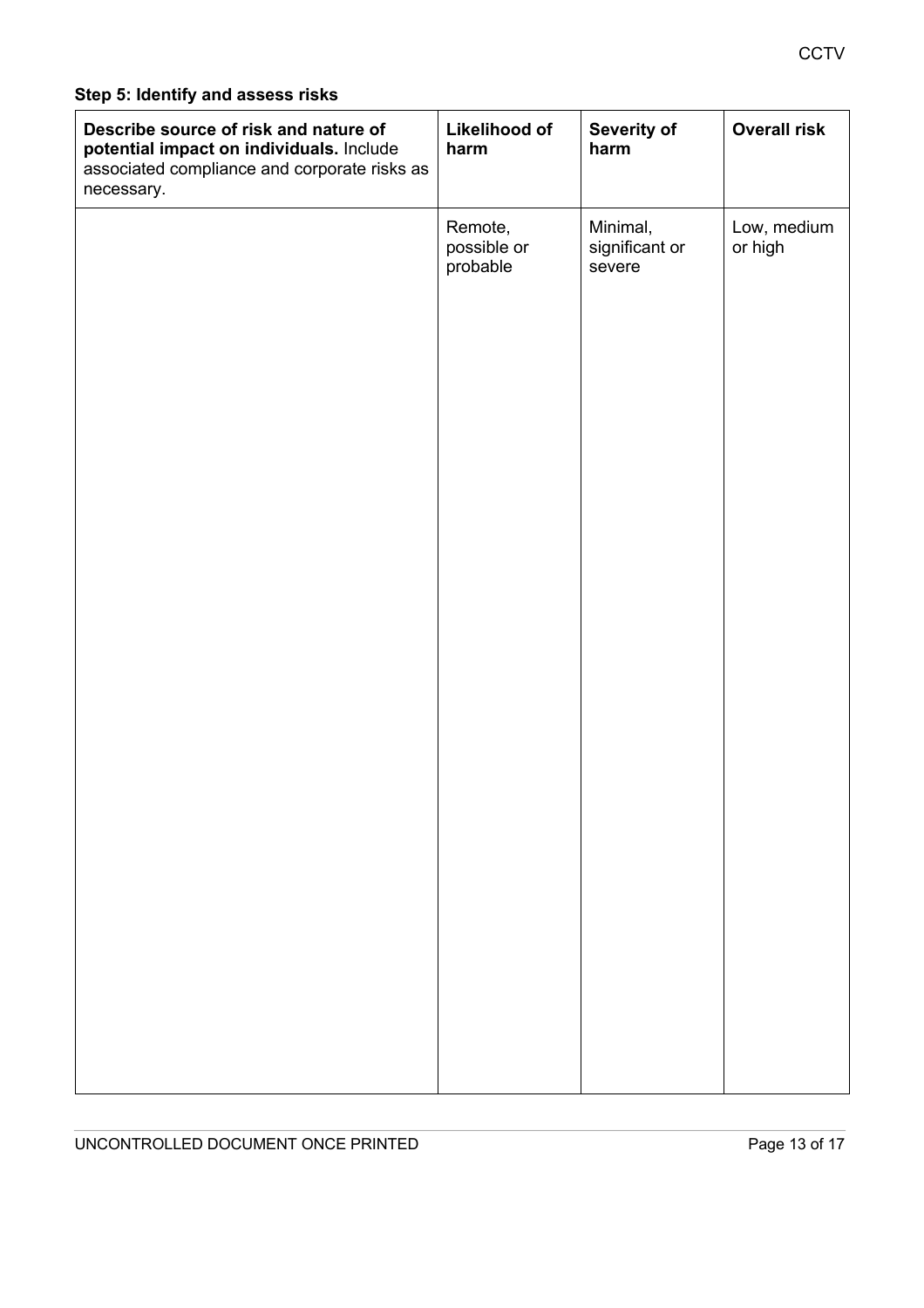# **Step 6: Identify measures to reduce risk**

Identify additional measures you could take to reduce or eliminate risks identified as medium or high risk in step 5

| <b>Risk</b> | Options to reduce or eliminate risk | <b>Effect on</b><br>risk          | <b>Residual</b><br>risk | <b>Measure</b><br>approved |
|-------------|-------------------------------------|-----------------------------------|-------------------------|----------------------------|
|             |                                     | Eliminated<br>reduced<br>accepted | Low<br>medium<br>high   | Yes/no                     |
|             |                                     |                                   |                         |                            |
|             |                                     |                                   |                         |                            |
|             |                                     |                                   |                         |                            |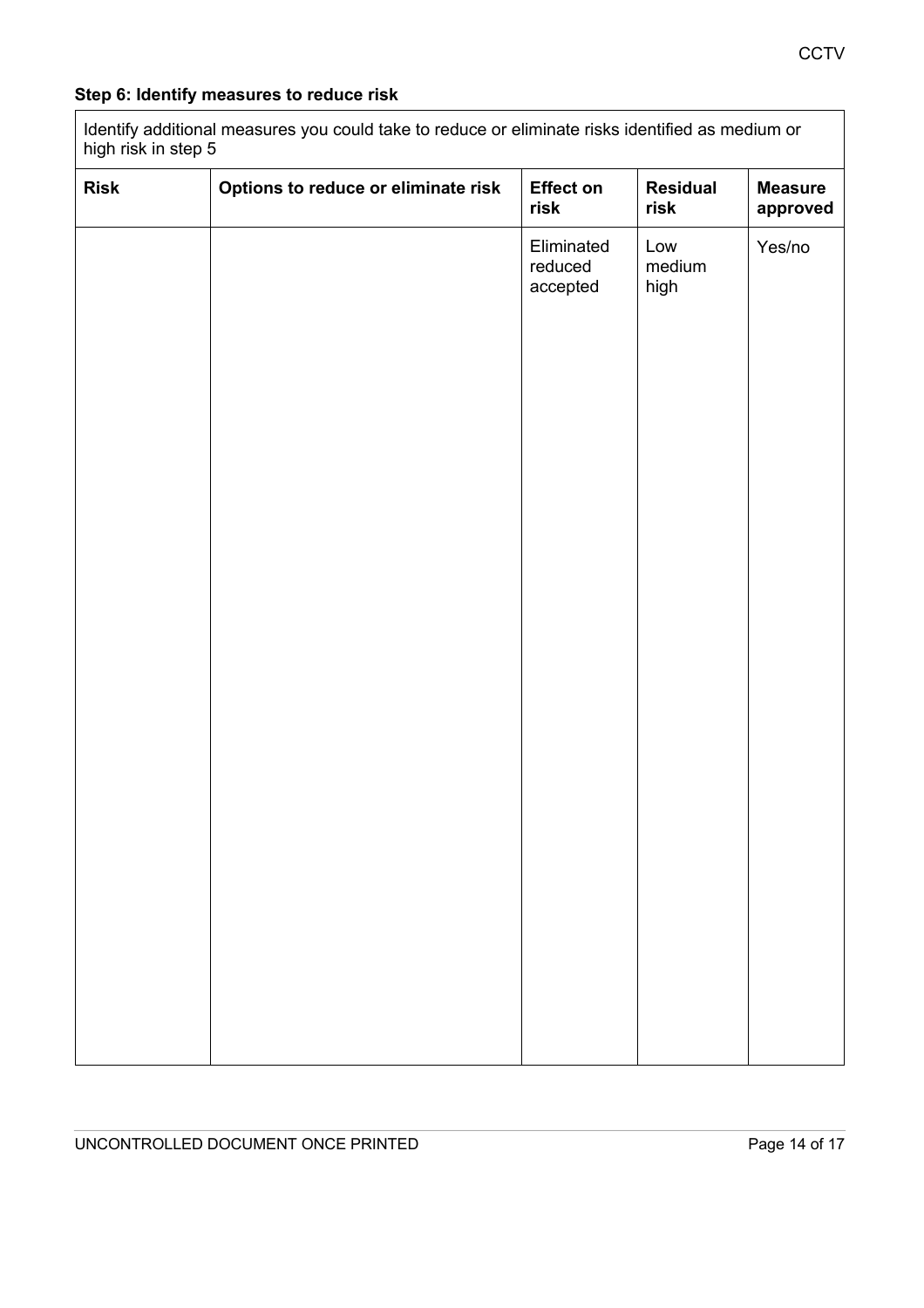**CCTV** 

# **Step 7: Sign off and record outcomes**

| <b>Item</b>                                   | Name/position/date | <b>Notes</b>                                                                                |
|-----------------------------------------------|--------------------|---------------------------------------------------------------------------------------------|
| Measures approved by:                         |                    | Integrate actions back into project<br>plan, with date and responsibility<br>for completion |
| Residual risks approved<br>by:                |                    | If accepting any residual high risk,<br>consult the ICO before going<br>ahead               |
| DPO advice provided:                          |                    | DPO should advise on<br>compliance, step 6 measures and<br>whether processing can proceed   |
| Summary of DPO advice:                        |                    |                                                                                             |
|                                               |                    |                                                                                             |
|                                               |                    |                                                                                             |
|                                               |                    |                                                                                             |
| DPO advice accepted or<br>overruled by:       |                    | If overruled, you must explain your<br>reasons                                              |
| Comments:                                     |                    |                                                                                             |
|                                               |                    |                                                                                             |
|                                               |                    |                                                                                             |
|                                               |                    |                                                                                             |
| <b>Consultation responses</b><br>reviewed by: |                    | If your decision departs from<br>individuals' views, you must<br>explain your reasons       |
| Comments:                                     |                    |                                                                                             |
| This DPIA will kept under<br>review by:       |                    | The DPO should also review<br>ongoing compliance with DPIA                                  |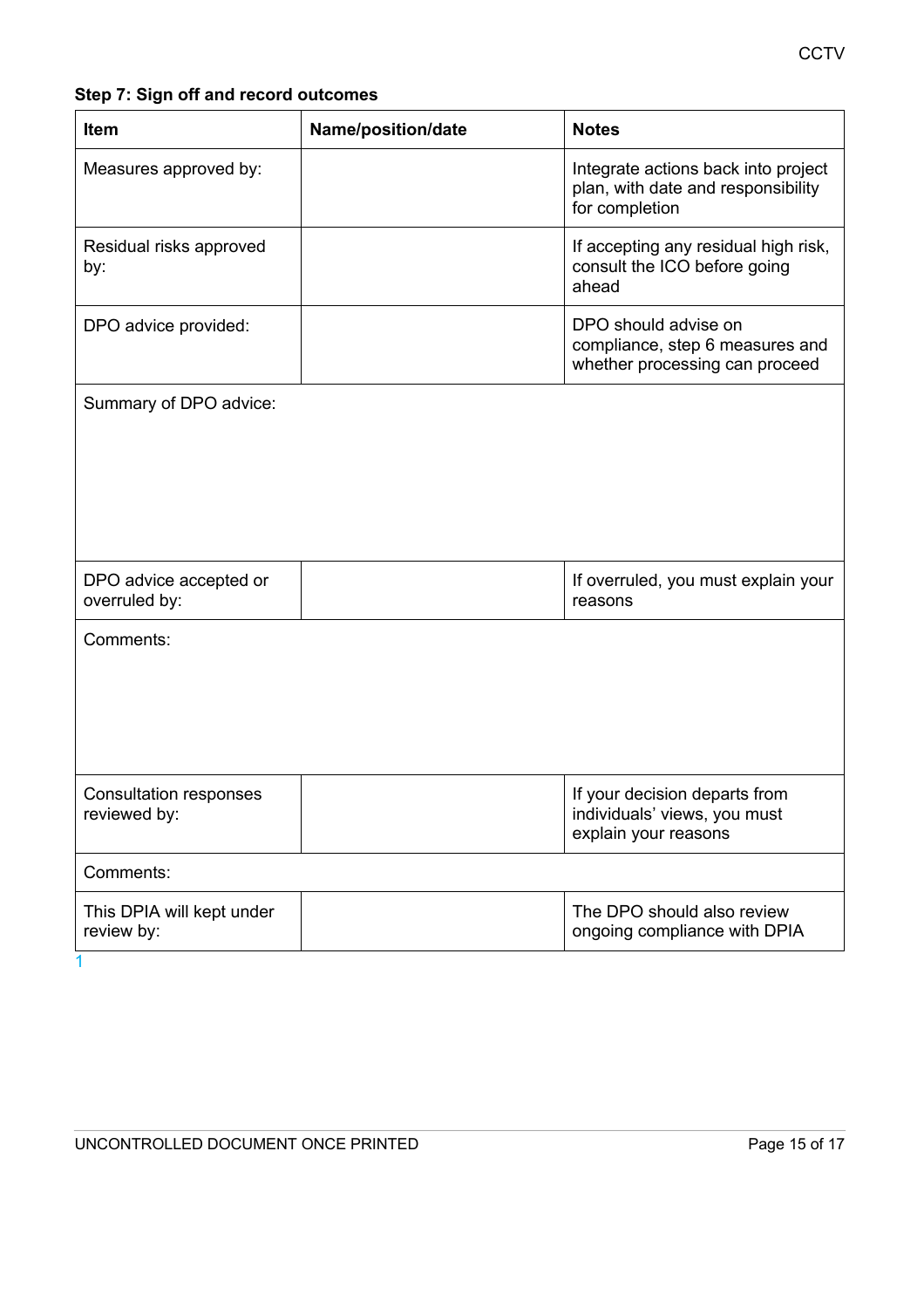# **Annex three Linking the DPIA to the GDPR principles**

Answering these questions during the DPIA process will help you to identify where there is a risk that the project will fail to comply with the GDPR or other relevant legislation, for example the Human Rights Act.

# **Article 5 Principle 1**

# **Personal data shall be processed fairly, lawfully and in a transparent manner**

Have you identified the purpose of the project?

How will you tell individuals about the use of their personal data?

Do you need to amend your privacy notices?

Have you established which conditions for processing apply?

If you are relying on consent to process personal data, how will this be collected and what will you do if it is withheld or withdrawn?

If your School is subject to the Human Rights Act, you also need to consider:

Will your actions interfere with the right to privacy under Article 8?

Have you identified the social need and aims of the project?

Are your actions a proportionate response to the social need?

# **Article 5 Principle 2**

**Personal data shall be collected for specified, explicit and legitimate purposes and not further processed in a manner that is incompatible with those purposes. Further processing for archiving purposes in the public interest, scientific or historical research purposes or statistical purposes shall not be considered to be incompatible with the initial purposes.**

Does your project plan cover all of the purposes for processing personal data?

Have you identified potential new purposes as the scope of the project expands?

# **Article 5 Principle 3**

# **Personal data shall be adequate, relevant and limited to what is necessary in relation to the purposes for which they are processed.**

Is the quality of the information good enough for the purposes it is used?

Which personal data could you not use, without compromising the needs of the project?

# **Article 5 Principle 4**

**Personal data shall be accurate and, where necessary, kept up to date.**

UNCONTROLLED DOCUMENT ONCE PRINTED **Figure 10 and 20 years and 20 years of 17** and 20 years and 20 years and 20 years and 20 years and 20 years and 20 years and 20 years and 20 years and 20 years and 20 years and 20 years